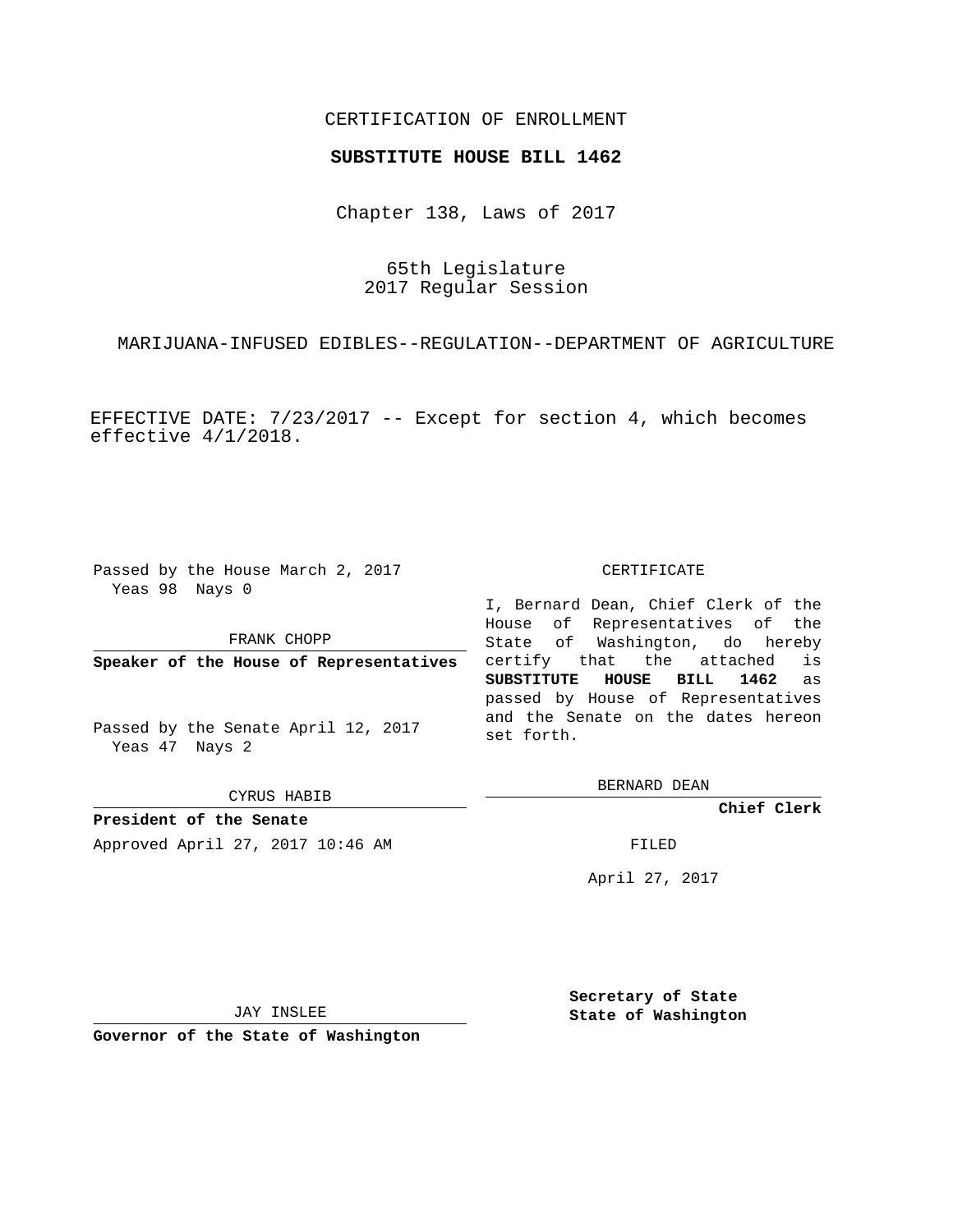## **SUBSTITUTE HOUSE BILL 1462**

Passed Legislature - 2017 Regular Session

**State of Washington 65th Legislature 2017 Regular Session**

By House Commerce & Gaming (originally sponsored by Representatives Kloba, Condotta, Sawyer, Appleton, and Ormsby; by request of Kloba, Condotta, Sawyer, Appleton, and Ormsby; by request of Department of Agriculture)

READ FIRST TIME 02/06/17.

 AN ACT Relating to adding authority to the department of agriculture to regulate sanitary processing of marijuana-infused edibles; amending RCW 69.07.010, 69.07.020, and 19.02.110; adding a new section to chapter 69.07 RCW; creating a new section; and 5 providing an effective date.

6 BE IT ENACTED BY THE LEGISLATURE OF THE STATE OF WASHINGTON:

7 **Sec. 1.** RCW 69.07.010 and 1992 c 34 s 3 are each amended to read 8 as follows:

9 For the purposes of this chapter:

10 (1) "Department" means the department of agriculture of the state 11 of Washington;

12 (2) "Director" means the director of the department;

 (3) "Food" means any substance used for food or drink by any person, including ice, bottled water, and any ingredient used for components of any such substance regardless of the quantity of such 16 component;

17 (4) "Sale" means selling, offering for sale, holding for sale, 18 preparing for sale, trading, bartering, offering a gift as an 19 inducement for sale of, and advertising for sale in any media;

20 (5) "Food processing" means the handling or processing of any 21 food in any manner in preparation for sale for human consumption: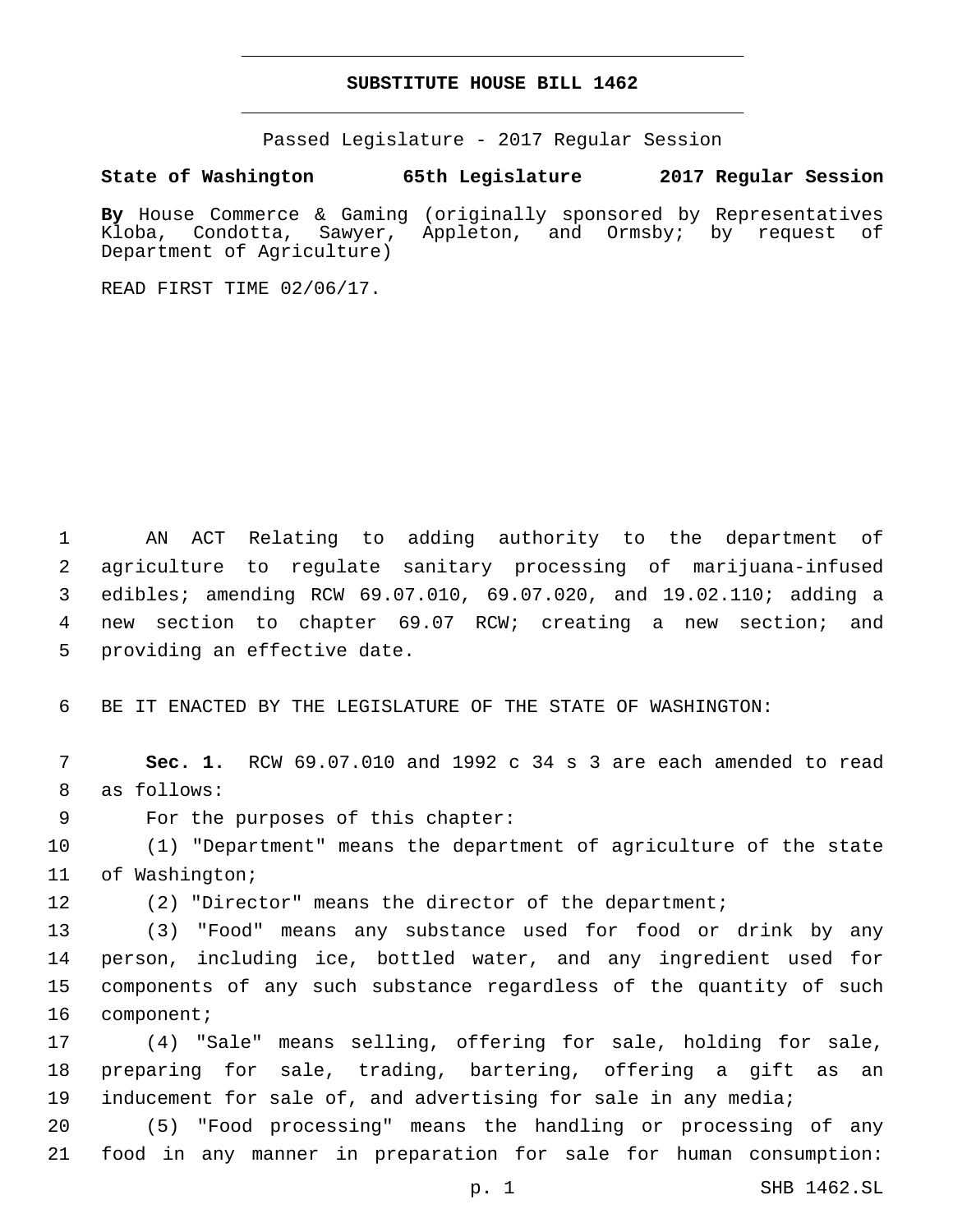PROVIDED, That it shall not include fresh fruit or vegetables merely washed or trimmed while being prepared or packaged for sale in their 3 natural state;

 (6) "Food processing plant" includes but is not limited to any premises, plant, establishment, building, room, area, facilities and the appurtenances thereto, in whole or in part, where food is prepared, handled or processed in any manner for distribution or sale for resale by retail outlets, restaurants, and any such other facility selling or distributing to the ultimate consumer: PROVIDED, That, as set forth herein, establishments processing foods in any manner for resale shall be considered a food processing plant as to 12 such processing;

 (7) "Food service establishment" shall mean any fixed or mobile restaurant, coffee shop, cafeteria, short order cafe, luncheonette, grill, tearoom, sandwich shop, soda fountain, tavern, bar, cocktail lounge, night club, roadside stand, industrial-feeding establishment, retail grocery, retail food market, retail meat market, retail bakery, private, public, or nonprofit organization routinely serving food, catering kitchen, commissary or similar place in which food or drink is prepared for sale or for service on the premises or elsewhere, and any other eating or drinking establishment or operation where food is served or provided for the public with or 23 without charge.

 For the purpose of this chapter any custom cannery or processing plant where raw food products, food, or food products are processed for the owner thereof, or the food processing facilities are made available to the owners or persons in control of raw food products or food or food products for processing in any manner, shall be 29 considered to be food processing plants;

 (8) "Person" means an individual, partnership, corporation, or association;

 (9) "Board" means the state liquor and cannabis board; (10) "Marijuana" has the definition in RCW 69.50.101; (11) "Marijuana-infused edible" has the same meaning as "marijuana-infused products" as defined in RCW 69.50.101, but limited to products intended for oral consumption; (12) "Marijuana-infused edible processing" means processing, packaging, or making marijuana-infused edibles using marijuana, marijuana extract, or marijuana concentrates as an ingredient. The term does not include preparation of marijuana as an ingredient

p. 2 SHB 1462.SL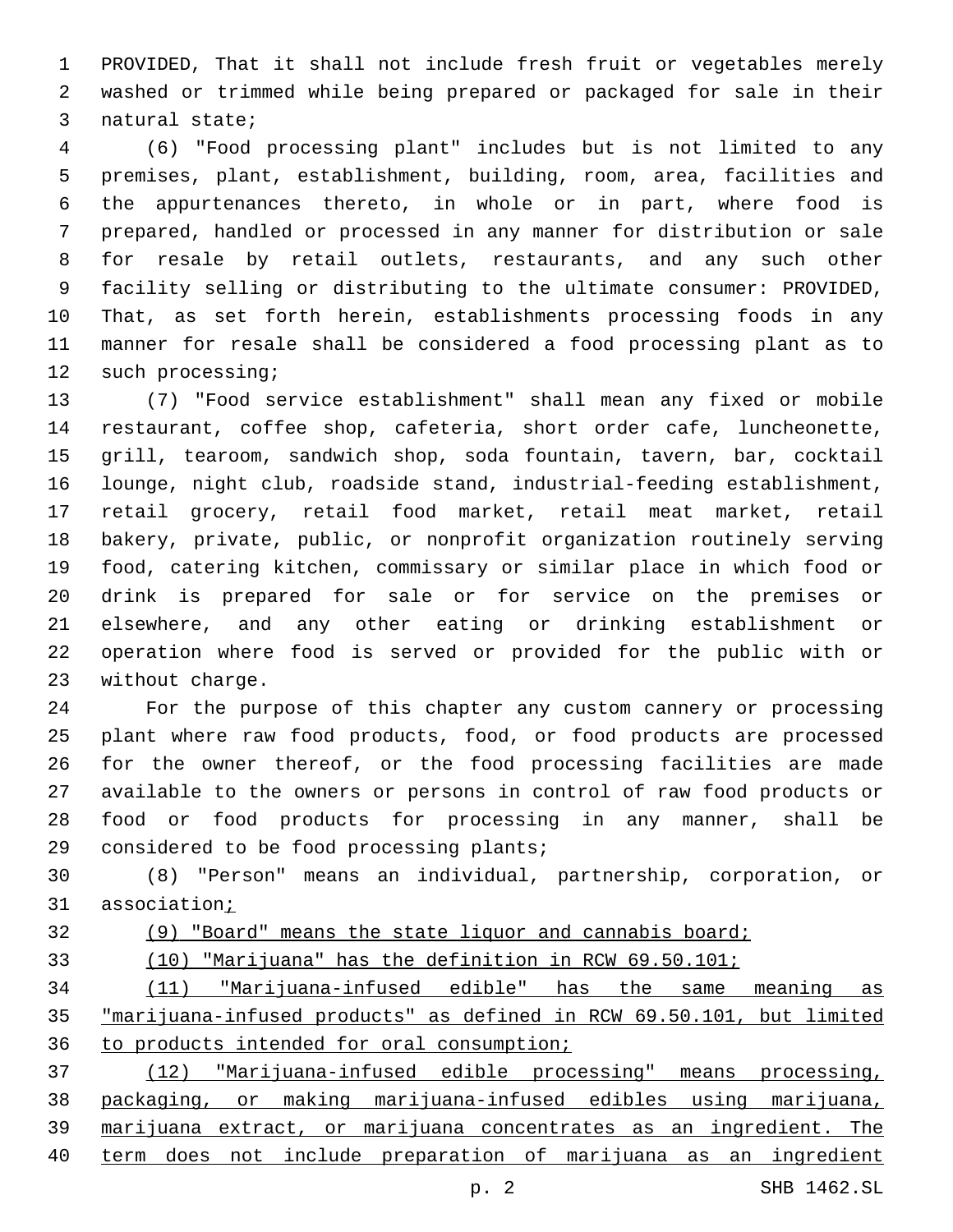including, but not limited to, processing marijuana extracts or

2 marijuana concentrates;

(13) "Marijuana processor" has the definition in RCW 69.50.101.

 **Sec. 2.** RCW 69.07.020 and 1969 c 68 s 1 are each amended to read 5 as follows:

 (1) The department shall enforce and carry out the provisions of this chapter, and may adopt the necessary rules to carry out its 8 purposes.

(2) Such rules may include:9

 (a) Standards for temperature controls in the storage of foods, 11 so as to provide proper refrigeration.

 (b) Standards for temperatures at which low acid foods must be processed and the length of time such temperatures must be applied and at what pressure in the processing of such low acid foods.

 (c) Standards and types of recording devices that must be used in providing records of the processing of low acid foods, and how they shall be made available to the department of agriculture for 18 inspection.

 (d) Requirements for the keeping of records of the temperatures, times and pressures at which foods were processed, or for the temperatures at which refrigerated products were stored by the licensee and the furnishing of such records to the department.

 (e) Standards that must be used to establish the temperature and 24 purity of water used in the processing of foods.

 (3) The department may adopt rules specific to marijuana-infused edibles. Such rules must be written and interpreted to be consistent with rules adopted by the board and the department of health.

 **Sec. 3.** RCW 19.02.110 and 2013 c 144 s 25 are each amended to read as follows:29

 (1) In addition to the licenses processed under the business licensing system prior to April 1, 1982, on July 1, 1982, use of the business licensing system is expanded as provided by this section.

 (2) Applications for the following must be filed with the business licensing service and must be processed, and renewals must 35 be issued, under the business licensing system:

(a) Nursery dealer's licenses required by chapter 15.13 RCW;

- (b) Seed dealer's licenses required by chapter 15.49 RCW;
- (c) Pesticide dealer's licenses required by chapter 15.58 RCW;

p. 3 SHB 1462.SL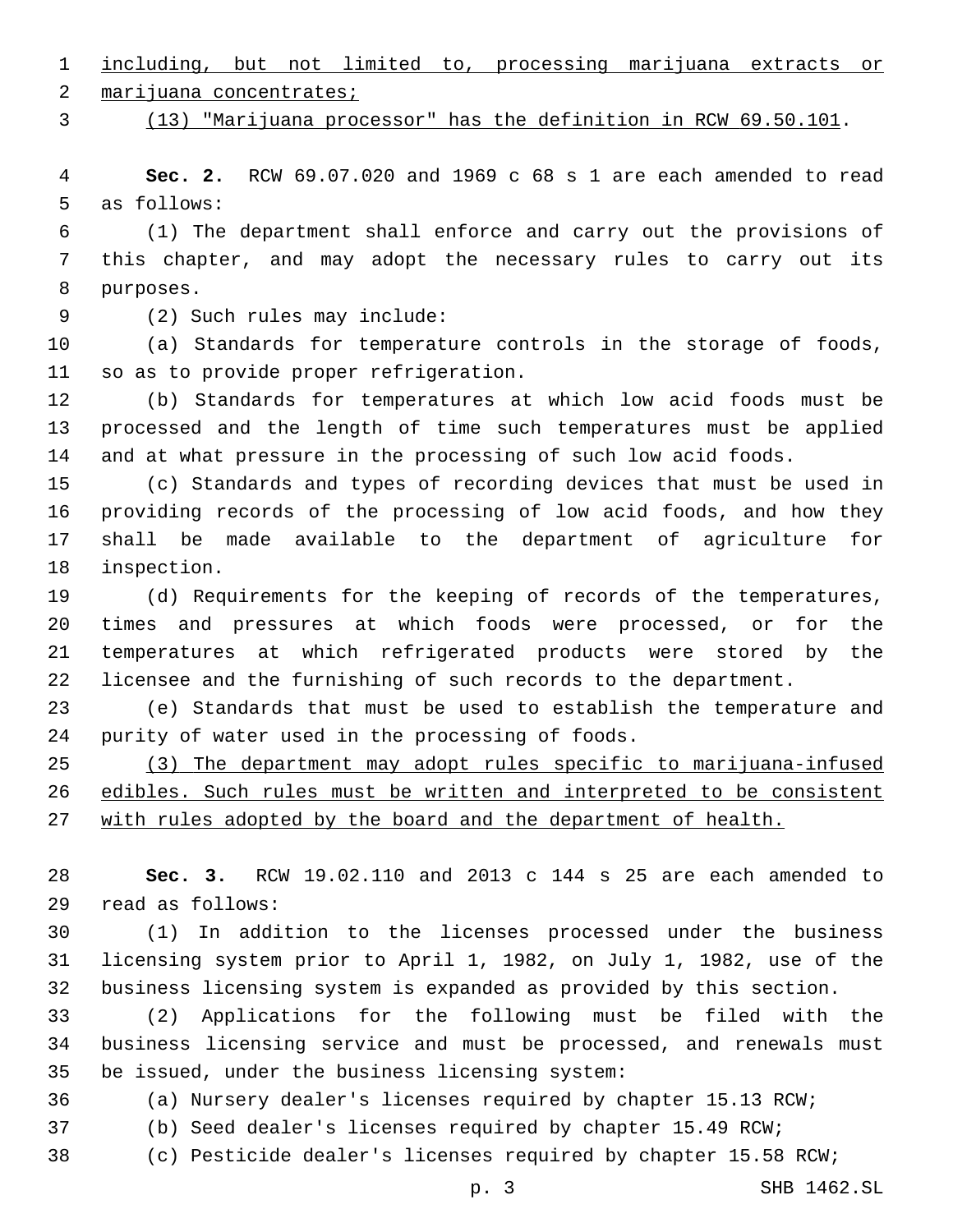(d) Shopkeeper's licenses required by chapter 18.64 RCW;

(e) Egg dealer's licenses required by chapter 69.25 RCW; and

 (f) Marijuana-infused edible endorsements required by chapter 4 69.07 RCW.

 NEW SECTION. **Sec. 4.** A new section is added to chapter 69.07 6 RCW to read as follows:

 (1) In addition to the requirements administered by the board under chapter 69.50 RCW, the department shall regulate marijuana- infused edible processing the same as other food processing under 10 this chapter, except:

 (a) The department shall not consider foods containing marijuana to be adulterated when produced in compliance with chapter 69.50 RCW 13 and the rules adopted by the board;

 (b) Initial issuance and renewal for an annual marijuana-infused edible endorsement in lieu of a food processing license under RCW 69.07.040 must be made through the business licensing system under 17 chapter 19.02 RCW;

 (c) Renewal of the endorsement must coincide with renewal of the 19 endorsement holder's marijuana processor license;

 (d) The department shall adopt a penalty schedule specific to marijuana processors, which may have values equivalent to the penalty schedule adopted by the board. Such penalties are in addition to any 23 penalties imposed under the penalty schedule adopted by the board; and

 (e) The department shall notify the board of violations by 26 marijuana processors under this chapter.

 (2) A marijuana processor that processes, packages, or makes marijuana-infused edibles must obtain an annual marijuana-infused edible endorsement, as provided in this subsection (2).

 (a) The marijuana processor must apply for issuance and renewal for the endorsement from the department through the business 32 licensing system under chapter 19.02 RCW.

 (b) The marijuana processor must have a valid marijuana processor license before submitting an application for initial endorsement. The application and initial endorsement fees total eight hundred ninety- five dollars. Applicants for endorsement otherwise must meet the same requirements as applicants for a food processing license under this chapter including, but not limited to, successful completion of 39 inspection by the department.